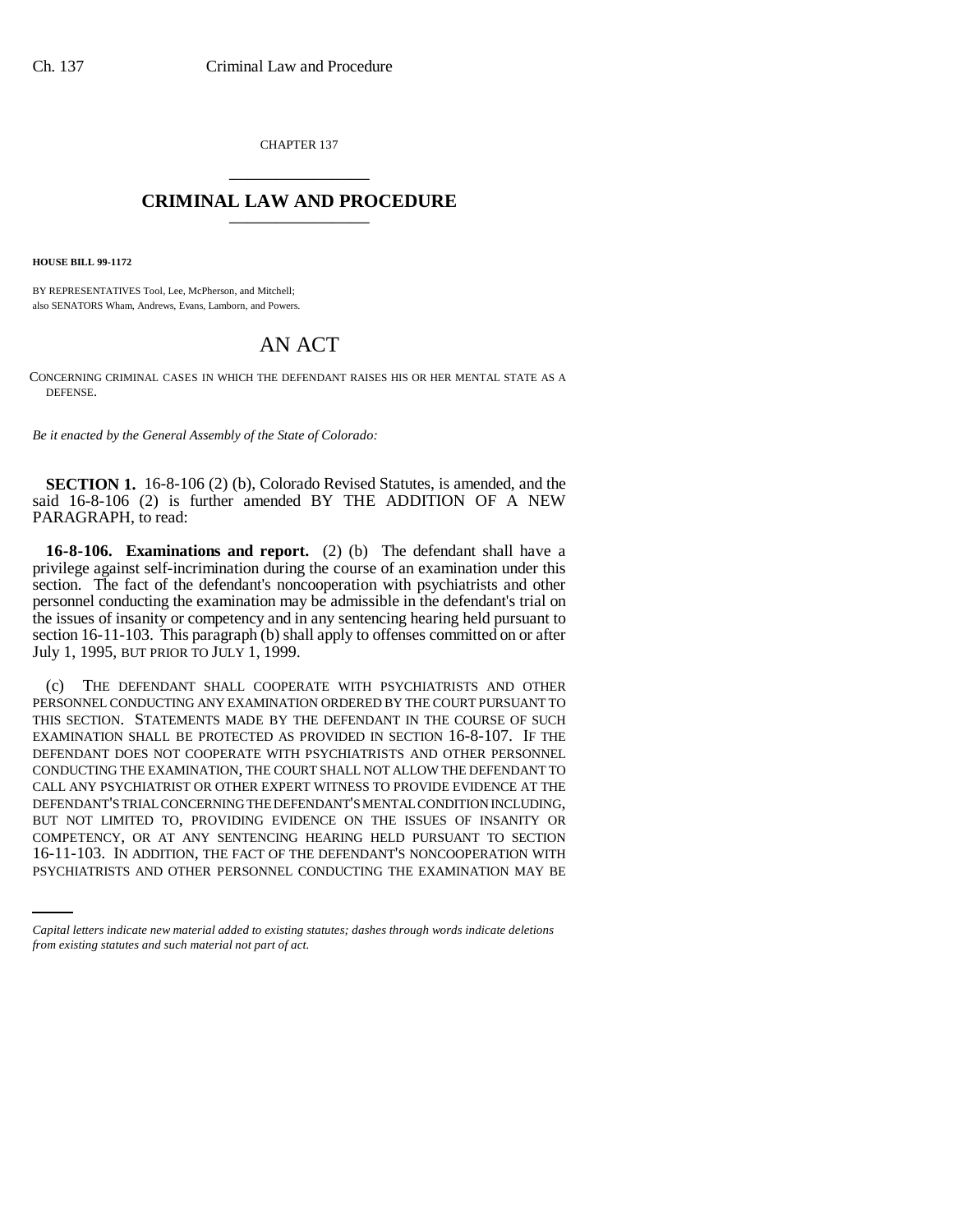ADMISSIBLE IN THE DEFENDANT'S TRIAL TO REBUT ANY EVIDENCE INTRODUCED BY THE DEFENDANT WITH REGARD TO THE DEFENDANT'S MENTAL CONDITION INCLUDING, BUT NOT LIMITED TO, THE ISSUES OF INSANITY AND COMPETENCY, AND IN ANY SENTENCING HEARING HELD PURSUANT TO SECTION 16-11-103. THIS PARAGRAPH (c) SHALL APPLY TO OFFENSES COMMITTED ON OR AFTER JULY 1, 1999.

**SECTION 2.** 16-8-106 (3), Colorado Revised Statutes, is amended BY THE ADDITION OF A NEW PARAGRAPH to read:

**16-8-106. Examinations and report.** (3) (c) FOR OFFENSES COMMITTED ON OR AFTER JULY 1, 1999, WHEN A DEFENDANT UNDERGOES AN EXAMINATION PURSUANT TO THE PROVISIONS OF PARAGRAPH (b) OF THIS SUBSECTION (3) BECAUSE THE DEFENDANT HAS GIVEN NOTICE PURSUANT TO SECTION 16-8-107 (3) THAT HE OR SHE INTENDS TO INTRODUCE EXPERT OPINION EVIDENCE CONCERNING HIS OR HER MENTAL CONDITION, THE PHYSICIANS AND OTHER PERSONNEL CONDUCTING THE EXAMINATION MAY TESTIFY TO THE RESULTS OF ANY SUCH PROCEDURES AND THE STATEMENTS AND REACTIONS OF THE DEFENDANT INSOFAR AS SUCH STATEMENTS AND REACTIONS ENTERED INTO THE FORMATION OF THEIR OPINIONS AS TO THE MENTAL CONDITION OF THE DEFENDANT BOTH AT THE TIME OF THE COMMISSION OF THE ALLEGED OFFENSE AND AT THE PRESENT TIME.

**SECTION 3.** 16-8-106, Colorado Revised Statutes, is amended BY THE ADDITION OF A NEW SUBSECTION to read:

**16-8-106. Examinations and report.** (7) WITH RESPECT TO OFFENSES COMMITTED ON OR AFTER JULY 1, 1999, WHEN A DEFENDANT HAS UNDERGONE AN EXAMINATION PURSUANT TO THE PROVISIONS OF THIS SECTION BECAUSE THE DEFENDANT HAS GIVEN NOTICE PURSUANT TO SECTION 16-8-107 (3) THAT HE OR SHE INTENDS TO INTRODUCE EXPERT OPINION EVIDENCE CONCERNING HIS OR HER MENTAL CONDITION, THE REPORT OF EXAMINATION SHALL INCLUDE, BUT IS NOT LIMITED TO, THE ITEMS DESCRIBED IN PARAGRAPHS (a) TO (c) OF SUBSECTION (5) OF THIS SECTION AND:

(a) AN OPINION AS TO WHETHER THE DEFENDANT SUFFERED FROM A MENTAL DISEASE OR DEFECT OR FROM A CONDITION OF MIND CAUSED BY MENTAL DISEASE OR DEFECT THAT AFFECTED THE DEFENDANT'S MENTAL CONDITION; AND, IF SO,

(b) SEPARATE OPINIONS AS TO THE DEFENDANT'S MENTAL CONDITION INCLUDING, BUT NOT LIMITED TO, WHETHER THE DEFENDANT WAS INSANE, IS INCOMPETENT TO PROCEED, OR IS INELIGIBLE FOR RELEASE, AS THOSE TERMS ARE DEFINED IN THIS ARTICLE, AND, IN ANY CLASS 1 FELONY CASE, AN OPINION AS TO HOW THE MENTAL DISEASE OR DEFECT OR THE CONDITION OF MIND CAUSED BY MENTAL DISEASE OR DEFECT AFFECTS ANY MITIGATING FACTOR. THE NATURE OF THE OPINIONS REQUIRED DEPENDS UPON THE TYPE OF EXAMINATION ORDERED BY THE COURT.

**SECTION 4.** 16-8-107 (1.5) (a), Colorado Revised Statutes, is amended, and the said 16-8-107 is further amended BY THE ADDITION OF A NEW SUBSECTION, to read:

**16-8-107. Evidence.** (1.5) (a) Except as otherwise provided in this subsection (1.5), evidence acquired directly or indirectly for the first time from a communication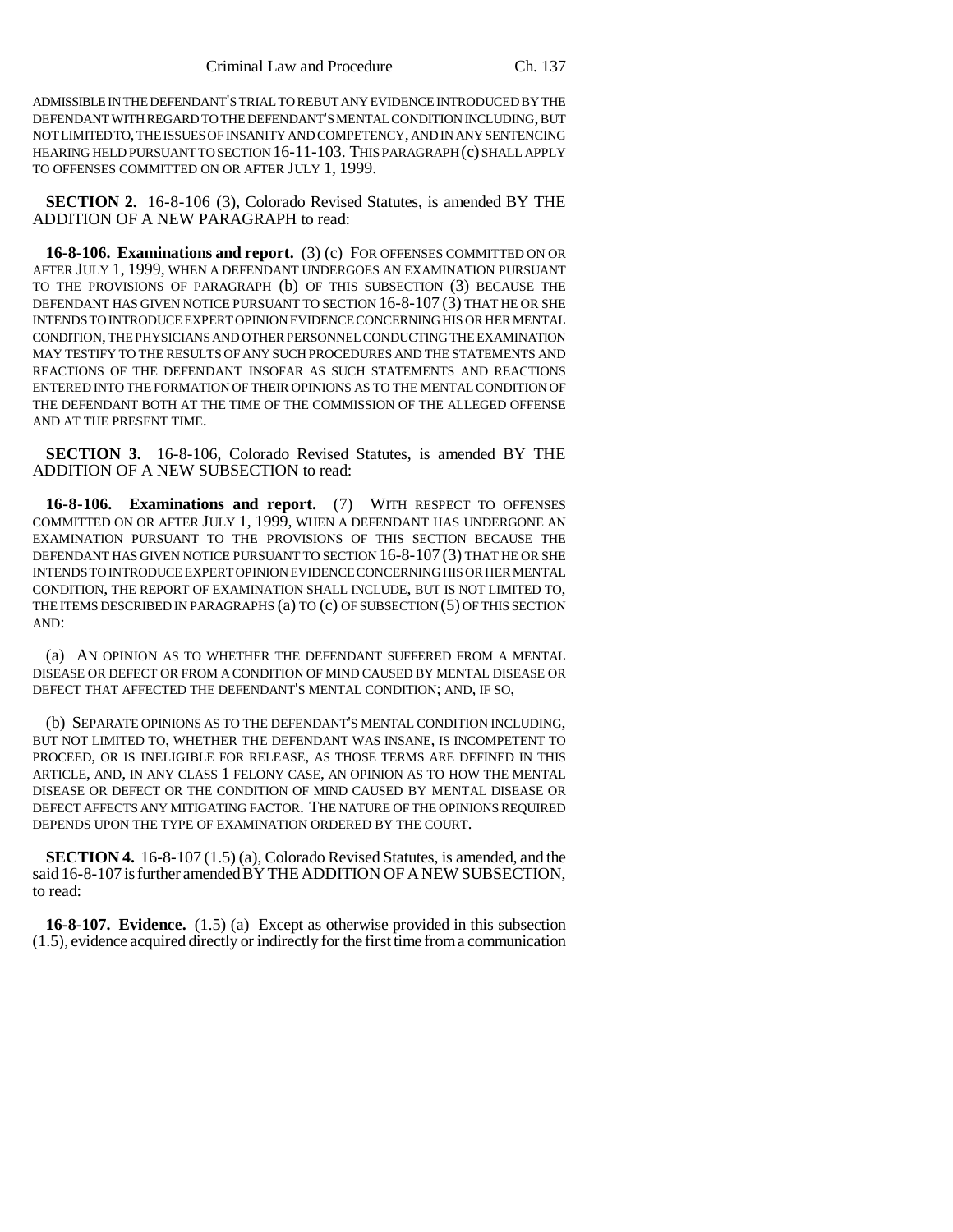## Ch. 137 Criminal Law and Procedure

derived from the defendant's mental processes during the course of a court-ordered examination pursuant to section 16-8-106 or acquired pursuant to section 16-8-103.6 is admissible only as to the issues raised by the defendant's plea of not guilty by reason of insanity, and the jury, at the request of either party, shall be so instructed; EXCEPT THAT, FOR OFFENSES COMMITTED ON OR AFTER JULY 1,1999, SUCH EVIDENCE SHALL ALSO BE ADMISSIBLE AS TO THE DEFENDANT'S MENTAL CONDITION IF THE DEFENDANT UNDERGOES THE EXAMINATION BECAUSE THE DEFENDANT HAS GIVEN NOTICE PURSUANT TO SUBSECTION (3) OF THIS SECTION THAT HE OR SHE INTENDS TO INTRODUCE EXPERT OPINION EVIDENCE CONCERNING HIS OR HER MENTAL CONDITION.

(3) (a) IN NO EVENT SHALL A COURT PERMIT A DEFENDANT TO INTRODUCE EVIDENCE RELEVANT TO THE ISSUE OF INSANITY, AS DESCRIBED IN SECTION 16-8-101.5, UNLESS THE DEFENDANT ENTERS A PLEA OF NOT GUILTY BY REASON OF INSANITY, PURSUANT TO SECTION 16-8-103.

(b) REGARDLESS OF WHETHER A DEFENDANT ENTERS A PLEA OF NOT GUILTY BY REASON OF INSANITY PURSUANT TO SECTION 16-8-103, THE DEFENDANT SHALL NOT BE PERMITTED TO INTRODUCE EVIDENCE IN THE NATURE OF EXPERT OPINION CONCERNING HIS OR HER MENTAL CONDITION WITHOUT HAVING FIRST GIVEN NOTICE TO THE COURT AND THE PROSECUTION OF HIS OR HER INTENT TO INTRODUCE SUCH EVIDENCE AND WITHOUT HAVING UNDERGONE A COURT-ORDERED EXAMINATION PURSUANT TO SECTION 16-8-106. A DEFENDANT WHO PLACES HIS OR HER MENTAL CONDITION AT ISSUE BY GIVING SUCH NOTICE WAIVES ANY CLAIM OF CONFIDENTIALITY OR PRIVILEGE AS PROVIDED IN SECTION 16-8-103.6. SUCH NOTICE SHALL BE GIVEN AT THE TIME OF ARRAIGNMENT; EXCEPT THAT THE COURT, FOR GOOD CAUSE SHOWN, SHALL PERMIT THE DEFENDANT TO INFORM THE COURT AND PROSECUTION OF THE INTENT TO INTRODUCE SUCH EVIDENCE AT ANY TIME PRIOR TO TRIAL. ANY PERIOD OF DELAY CAUSED BY THE EXAMINATION AND REPORT PROVIDED FOR IN SECTION 16-8-106 SHALL BE EXCLUDED, AS PROVIDED IN SECTION 18-1-405 (6)(a),C.R.S., FROM THE TIME WITHIN WHICH THE DEFENDANT MUST BE BROUGHT TO TRIAL.

(c) THE PROVISIONS OF THIS SUBSECTION (3) SHALL APPLY TO OFFENSES COMMITTED ON OR AFTER JULY 1, 1999.

**SECTION 5.** 16-8-103.6 (2) (a), Colorado Revised Statutes, is amended to read:

**16-8-103.6. Waiver of privilege.** (2) (a) A defendant who places his or her mental condition at issue by pleading not guilty by reason of insanity pursuant to section 16-8-103, raising the question of incompetency to proceed pursuant to section 16-8-110, or disclosing witnesses who may provide evidence concerning the defendant's mental condition during a sentencing hearing held pursuant to section 16-11-103 OR, FOR OFFENSES COMMITTED ON OR AFTER JULY 1, 1999, BY SEEKING TO INTRODUCE EVIDENCE CONCERNING HIS OR HER MENTAL CONDITION PURSUANT TO SECTION 16-8-107 (3) waives any claim of confidentiality or privilege as to communications made by the defendant to a physician or psychologist in the course of an examination or treatment for such mental condition for the purpose of any trial, hearing on the issue of such mental condition, or sentencing hearing conducted pursuant to section 16-11-103. The court shall order both the prosecutor and the defendant to exchange the names, addresses, reports, and statements of any physician or psychologist who has examined or treated the defendant for such mental condition.